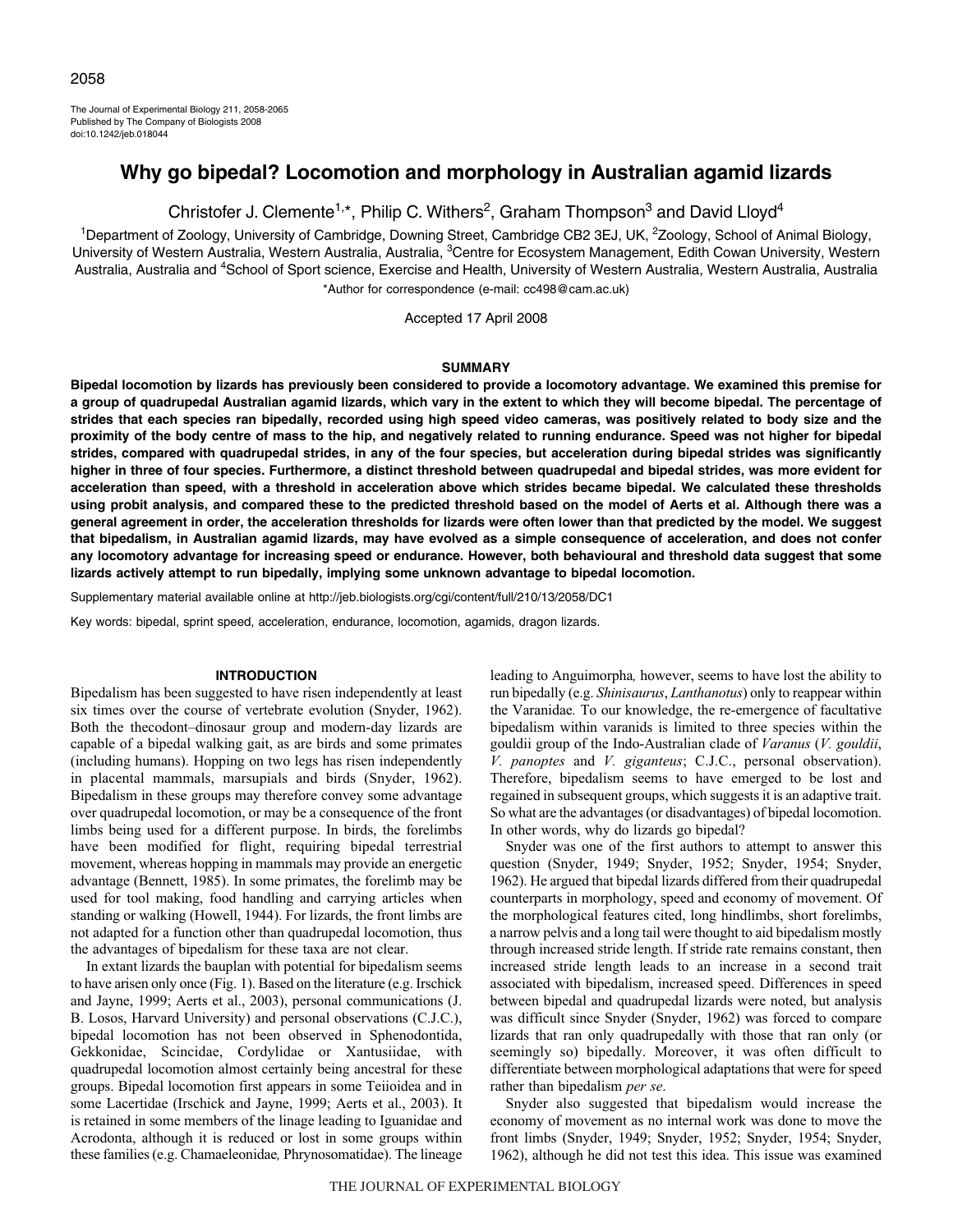

Fig. 1. Evolution of bipedalism within extant lizards. Phylogeny and cartoons from Fry et al. (Fry et al., 2006) and Townsend et al. (Townsend et al., 2004) with permission.

by Fedak and Seeherman (Fedak and Seeherman, 1979) who showed similar costs of transport for ponies and ostriches (of similar size), and further by Roberts et al. (Roberts et al., 1998) who found similar economy for similar-sized dogs and turkeys. Thus bipedalism does not seem to convey any economic advantage in species studied so far. However, these studies were often forced to compare animals that differed greatly, both anatomically and phylogenetically.

Recently, Aerts et al. proposed a more radical explanation for the cause of bipedalism (Aerts et al., 2003). Manoeuvrability, they suggested, benefits from a caudal shift of the body centre of mass (body-COM). They modelled a small lacertid lizard (*Acanthodactylus erythrurus*)*,* to show that acceleration combined with this caudal shift in the body-COM would cause the front legs of the lizard to lose traction with the ground, resulting in bipedal locomotion. Thus, Aerts et al. (Aerts et al., 2003) proposed that bipedalism may just be a consequence of acceleration and a caudal shift of the body-COM. For their theory to be supported, there would be a maximum threshold of acceleration for quadrupedal movement beyond which the lizard would have no choice but to run bipedally, with the front limbs losing contact with the ground. Aerts et al. predicted that this acceleration threshold would be influenced by the relationship between the horizontal body-COM and the vertical body-COM (Aerts et al., 2003).

We used high-speed cinematography to analyse quadrupedal and bipedal locomotion in Australian agamid lizards, in the light of the hypothesis of Aerts et al. (Aerts et al., 2003). The comparative method was used to test these ideas and explore this evolutionary puzzle in a phylogenetic context. The fundamental question that we addressed was whether bipedalism is dependent on phylogeny, morphology, energetic cost of locomotion, speed and/or acceleration.

# **MATERIALS AND METHODS**

Sixteen species of Western Australian agamid lizard were collected from the field; *Chlamydosaurus kingii* Gray 1825 (*N*=6), *Ctenophorus caudicinctus* Gunther 1875 (*N*=14), *C. cristatus* Gray 1841 (*N*=4), *C. femoralis* Storr 1965 (*N*=11), *C. isolepis* Fischer 1881 (*N*=8), *C. maculatus* Gray 1831 (*N*=3), *C. nuchalis* De Vis 1884 (*N*=14), *C. ornatus* Gray 1875 (*N*=14), *C. reticulatus* Gray 1845 (*N*=7), *C. rubens* Storr 1965 (*N*=3), *C. scutulatus* Stirling and Zietz 1893 (*N*=5), *Lophognathus gilberti* Gray 1842 (*N*=2), *L. longirostris* Boutenger 1883 (*N*=6), *Pogona minor* Sternfeld 1919 (*N*=6), *Rankinia adelaidensis* Gray 1841 (*N*=6) and *Tympanocryptis cephala* Gunther 1867 (*N*=3). Each lizard ran on a motorised treadmill 180 cm long by 56 cm wide, with a Plexiglas side, 28 cm high. The treadmill was kept at a constant speed of  $1000$  mm s<sup>-1</sup>; no attempt was made to run the lizards at a steady-state pace, since changes in velocity over the stride were of interest in this analysis. Each lizard was encouraged to run until exhaustion, past two synchronised high-speed video cameras (Peak HSC-200 PM, Peak Performance Technologies, Inc., Oxford, UK), capturing data at  $200$  frames  $s^{-1}$  from both a dorsal and lateral view. The videos were examined frame-by-frame to categorise each stride as bipedal, quadrupedal or a transitional stride. A stride was only analysed if the video sequence included three sequential strides or completely crossed the field of view. Strides that stopped halfway across the field of view were not considered. For each lizard, the percentage of bipedal strides (%bipedal) was calculated. Species means were then used in all statistical analyses.

Various morphological dimensions were measured for each lizard. These were, snout-to-vent length (SVL), tail length (TAIL), head–neck length (HN), thorax–abdomen length (TA), upper forelimb length (UFL), lower forelimb length (LFL), forefoot length (FFOOT), upper hindlimb length (UHL), lower hindlimb length (LHL), hindfoot (HFOOT) and body mass. These linear measurements were made to  $\pm 0.05$  mm using digital callipers; body mass was measured using electronic scales to  $\pm 0.05$  g. Species means were used in all analyses. For morphological dimensions, the effects of size were removed using a variation of Somers' size free analysis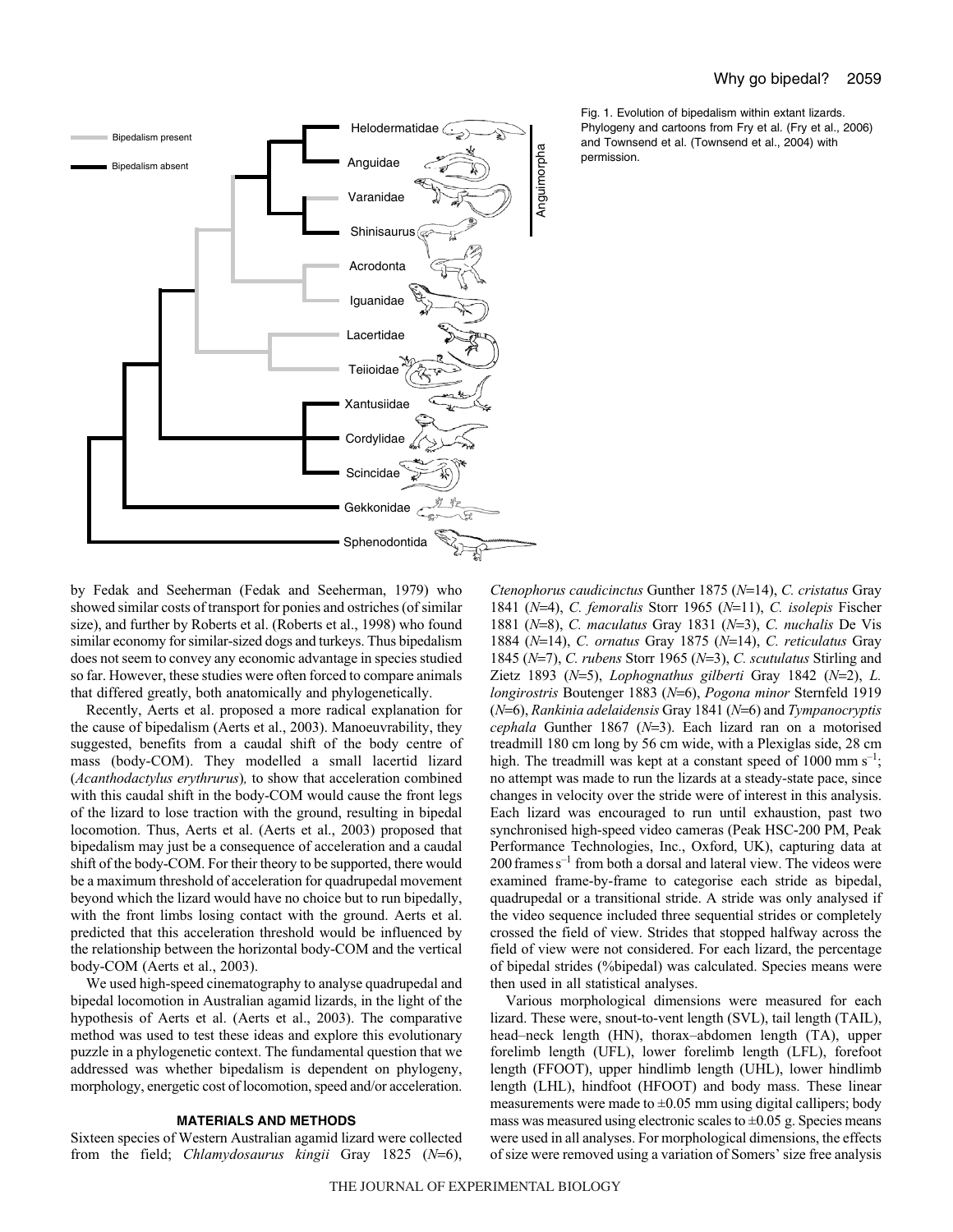## 2060 C. J. Clemente and others

(Sommers, 1986) developed by Thompson and Withers (Thompson and Withers, 2005) for *Ctenophorus.* %Bipedal data were corrected for size dependence by computing residuals from logSVL.

The horizontal body-COM was measured for each species on a subset of the lizards (either live or dead). Each lizard was placed in a 'natural' position with its hindlimbs under the hips, and the forelimbs under the shoulder. Lizards were placed on a ruler that was suspended by string, in perfect balance. The lizard was moved forward or backwards until the balance of the ruler was restored. The body-COM was recorded as the anterior distance from the body-COM to the vent of each lizard.

We were unable to train lizards to run at various constant speeds on a treadmill to calculate the net cost of transport and efficiency of locomotion. Instead we used endurance as a surrogate for locomotor efficiency. Endurance was determined in a separate trial on the motorised treadmill at  $280$  mm s<sup>-1</sup> in a controlledtemperature room at 35°C. Time to exhaustion for each lizard was recorded with a stopwatch. Exhaustion was indicated by a lack of righting response, once turned on its back. Since mass is thought to have a significant effect on endurance (Garland, 1994), residuals from a log–log plot of mass and endurance were regressed against %bipedal.

Speed and acceleration of both bipedal and quadrupedal strides was measured for four species; *C. caudicinctus* (*N*=5, 66 strides), *C. femoralis* (*N*=4, 16 strides), *C. nuchalis* (*N*=4, 25 strides) and *R. adelaidensis* (*N*=4, 12 strides). These species were chosen for speed and acceleration studies because they were representative of the overall %bipedal range. Speed and acceleration were determined by digitizing a mark on the lizard over the pelvis and a mark on the treadmill, at 200 frames s<sup>-1</sup>, using Peak Motus software (V2000; Peak Performance Technologies, Inc.). The position of the pelvis was calculated relative to the treadmill to remove the effect of speed of the treadmill. The resulting three-dimensional coordinates were smoothed using a mean square error algorithm in Matlab (ver. 7.1, Mathworks, Inc., Natick, MA, USA) since this approach was least biased and error prone, and outperformed other available methods (Walker, 1998).

Since bipedalism may be the result of sustained speed or acceleration (as opposed to maximal speed and acceleration that may occur for very short periods of time), both maximal and average values for speed and acceleration were analysed. The highest recorded speeds and accelerations for each stride were used for maximum speeds and accelerations. Average speed was calculated as the mean value for speed scores over the entire stride. The derivative of the regression for speed over time was used to calculate average acceleration.

The log-likelihood statistic was used to calculate the presence and strength of a threshold between bipedal and quadrupedal for speed and acceleration. This statistic describes the probability that the observed values of the dependent variable (speed or acceleration) may be predicted from the observed values of the independent variables (bipedal or quadrupedal). This statistic ranges from 0 to minus infinity, where for this test values closer to zero indicate a tighter threshold. This statistic was calculated using the probit analysis in Minitab (ver. 15, Minitab, Inc., State College, PA, USA).

The acceleration thresholds for bipedalism were calculated for each species from acceleration data. The 50th percentile from the probit analysis was used as an estimate of the acceleration threshold. All strides from each individual in a species were grouped together for analysis.

Lizard acceleration thresholds were compared to those predicted by the model of Aerts et al. (Aerts et al., 2003), which relates bipedalism to both the position of the horizontal body-COM and vertical body-COM by the equation

$$
a_{x} = (a_{y} - g) (x_{bc} - x_{fh}) / (y_{bc}),
$$

where  $a_x$  is the instantaneous fore–aft acceleration of the body-COM,  $a<sub>y</sub>$  is the instantaneous up–down acceleration of the body-COM (assumed to be approximately zero),  $g$  is -9.81 m s<sup>-2</sup>,  $x_{bc}$  is the horizontal position of the body-COM forward of the hip,  $x_{\text{fh}}$  is the point of application of the ground reaction force (GRF) of the hindlimb and  $y_{bc}$  is the vertical position of the body-COM. To determine  $x_{\text{fh}}$  and  $y_{\text{bc}}$ , the hip and toe were digitized using Peak Motus software (Peak Performance technologies, Inc. V2000). The point of application of the ground reaction force  $(x<sub>fh</sub>)$  was the distance along the *x* axis of the toetip and the hip. Since  $x_{\text{fh}}$  changes during the stride, the midpoint between the most forward and distal position of the toe relative to the hip was used. The vertical position of the body-COM  $(y_{bc})$  was assumed to approximate the hip height at footfall. Lizard acceleration thresholds predicted by the model of Aerts et al. (Aerts et al., 2003) were calculated from the midpoint of strides that showed obvious bipedal behaviour.

### **Statistical analysis**

All statistical analyses were carried out using StatistiXL (ver. 1.5, Statistixl.com, Perth, WA, Australia), unless otherwise stated. All data were tested for the presence of a normal distribution using Lilliefors test implemented in Matlab. If this condition was met,



Fig. 2. Maximum likelihood hypothesis for Australian agamids using 1748 bp from mitochondrial gene sequences (Melville et al., 2001). Branch lengths are in substitutions per site  $\times$  1000.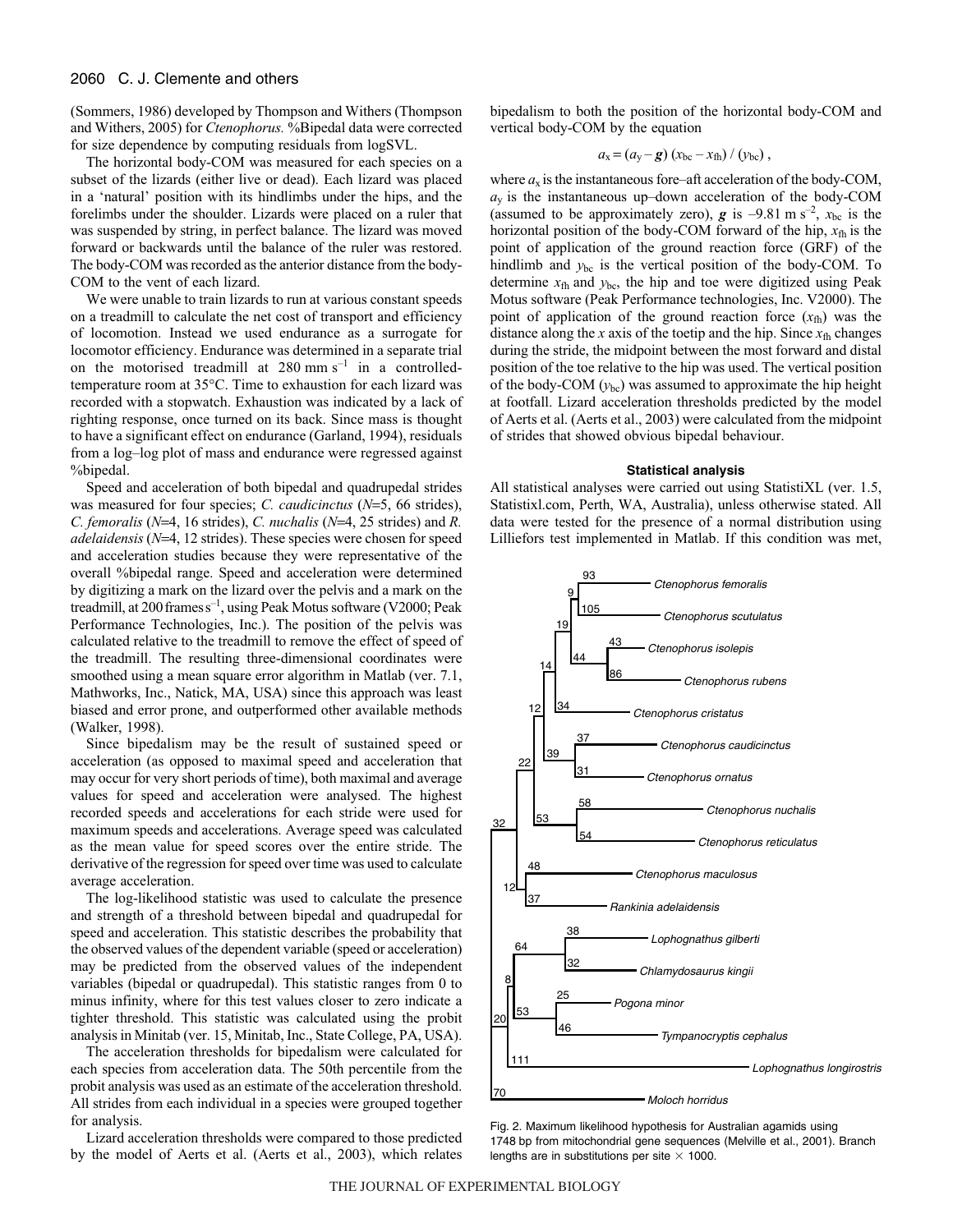



then parametric tests were performed; otherwise their non-parametric equivalent was used. The relationship between morphological traits and %bipedal was tested using Pearson's correlations. To test the effect of bipedalism on speed and acceleration, one-tailed *t*-tests were used. In each case, quadrupedal strides were assumed to have a lower speed and acceleration than bipedal strides. Strides from all individuals from each species were grouped for analysis.

The effects of phylogenetic inertia on %bipedal were tested using independent contrasts (I-C PCW) using custom-written software (P.C.W.). The independent contrasts analysis is based on documentation for PDAP (Garland et al., 1993), and *k*\* calculation is based on (Blomberg et al., 2003) for a Brownian motion model  $(d=1)$ .

The phylogenetic relationships among Australian agamids has been largely resolved (Melville et al., 2001; Hugall et al., 2008), but no single tree is available with branch lengths for all species included in this study. A distance matrix was calculated from a maximum likelihood tree using 1748 bp of mitochondrial gene sequences (ND1, ND2 and COI) for the species published in GenBank from Melville et al. (Melville et al., 2001). *Moloch horridus* was used as an outgroup based on Hugall et al. (Hugall et al., 2008). Sequences were aligned using ClustalX (Thompson et al., 1997). The phylogenetic tree was constructed using the maximum likelihood algorithm by the computer program PAUP\* [Sinauer Associates, Inc., Sunderland, MA, USA, ver. 4.0b2a (Swofford, 2000)]. The appropriate model of molecular evolution for the maximum likelihood analysis was evaluated by the likelihood ratio test implemented by the computer program MrModeltest 3.7 (Posada and Crandall, 1998).

# **RESULTS Phylogeny**

The maximum likelihood phylogeny for the lizards in this study is given in Fig. 2. The tree was similar to previous relationships published for Australian agamids (Melville et al., 2001; Hugall et al., 2008). The *Ctenophorus* clade was retained by this tree, as was the nesting of *Rankina* within this clade. The close association between *Typanocryptis* and *Pogona* was also apparent. Therefore this tree is useful in phylogenetic analysis.

## **%Bipedal**

All species measured were capable of bipedal running, but differed in their proportion of bipedal strides. Variation in bipedalism among species spanned the entire range in almost a continuum (Fig. 3). Some lizards would readily run bipedally, e.g. up to 85% of the strides for *L. gilberti*, whereas others rarely ran bipedally, e.g. *C. rubens*. The *k*\* value for %bipedal was 0.789 with a *P* value of 0.532 suggesting that bipedalism is not strongly associated with phylogeny within this group of agamids.

#### **Morphology**

Morphological data for the 16 species of Australian agamid (Table·1) showed a significant relationship to %bipedal. %Bipedal was significantly correlated with  $\log$  snout–vent length  $(r^2=0.44,$ *P*=0.005, *N*=16; Fig. 4A), with the larger lizard species running bipedally more frequently. When phylogenetically independent data were examined, contrasts for bipedalism were still significantly correlated with contrasts for logSVL  $(r^2=0.46, P=0.004, N=15)$ .

Few of the relative body dimensions (after the effect of size was removed using Somers' size-free analysis) were significantly correlated with %bipedal (Table 2). Size-free features such as a relatively long tail or short forelimbs were not correlated with sizecorrected %bipedal in these lizards. Only size-free UHL, size-free HN length and size-free TA had a significant correlation with %bipedal (Table 2). Both HN and TA were negatively related to

| Table 1. Morphological, endurance and %bipedal species means ± standard error for 15 species of Australian agamid |  |  |
|-------------------------------------------------------------------------------------------------------------------|--|--|
|                                                                                                                   |  |  |

| Species         | N (strides)<br>%bipedal $\pm$ s.e.m.<br>$SVL \pm s.e.m.$ (mm) |                   | $B-COM \pm s.e.m.$ (in mm) ( $M$ ) | Endurance $\pm$ s.e.m. (in sec) (M) |                        |
|-----------------|---------------------------------------------------------------|-------------------|------------------------------------|-------------------------------------|------------------------|
| Ch. kingii      | 6(65)                                                         | 71.90±10.18       | 196.46±11.21                       | $41.21 \pm 8.05$ (2)                |                        |
| C. caudicinctus | 13 (248)                                                      | $40.20 \pm 5.88$  | $64.30 \pm 2.99$                   | $17.84 \pm 1.78$ (6)                | 132.75±21.70 (12)      |
| C. cristatus    | 4(77)                                                         | 52.59±17.75       | $90.30 \pm 10.36$                  | $16.27 \pm 2.41$ (2)                | $80.00 \pm 18.01$ (3)  |
| C. femoralis    | 5(66)                                                         | $20.59 + 8.76$    | 49.36±0.62                         | $12.65 \pm 0.15$ (2)                |                        |
| C. isolepis     | 9(126)                                                        | $3.37 \pm 2.06$   | $46.98 \pm 2.98$                   | $13.6 \pm 0.00(1)$                  | $133.67 \pm 29.29$ (6) |
| C. maculosus    | 3(36)                                                         | 16.15±11.52       | $53.78 \pm 1.41$                   |                                     | $86.33 \pm 6.64$ (3)   |
| C. nuchalis     | 14 (319)                                                      | $8.29 + 4.11$     | 84.76±5.24                         | $34.72 \pm 4.08$ (3)                | 311.67±88.86 (9)       |
| C. ornatus      | 19 (341)                                                      | $30.35 \pm 5.98$  | 84.19±0.87                         | $21.12 \pm 0.00$ (1)                | $155.83 \pm 13.41$ (6) |
| C. reticulatus  | 7(128)                                                        | $16.67 \pm 10.80$ | $69.05 + 4.31$                     | $22.30 \pm 1.99$ (2)                | $102.57 \pm 29.89(5)$  |
| C. rubens       | 3(146)                                                        | $2.05 \pm 1.03$   | $68.22 \pm 0.25$                   | $15.90 \pm 0.00$ (1)                |                        |
| C. scutulatus   | 4 (46)                                                        | 40.43±19.94       | 74.73±16.59                        | $15.79 \pm 4.71$ (2)                | $90.33 \pm 13.92$ (3)  |
| L. gilberti     | 2(18)                                                         | $83.33 \pm 0.00$  | 100.50±14.50                       | $19.20 \pm 0.00$ (1)                | $125.50 \pm 10.19(15)$ |
| L. longirostris | 7(89)                                                         | $42.72 \pm 8.45$  | $89.91 \pm 6.10$                   | $14.70 \pm 2.33$ (2)                | $104.67 \pm 16.07$ (6) |
| P. minor        | 6(208)                                                        | $3.06 \pm 2.05$   | $89.48 \pm 9.49$                   | $32.08 \pm 4.38$ (8)                | $200.67 \pm 8.76$ (2)  |
| R. adelaidensis | 6(77)                                                         | $20.81 \pm 16.10$ | $43.55 \pm 1.70$                   | $15.22 \pm 1.82$ (2)                | $67.09 \pm 10.51$ (3)  |
| T. cephala      | 3(37)                                                         | $3.33 + 3.33$     | $45.62 \pm 2.17$                   | $18.78 \pm 0.68$ (3)                | 87.00±0.00 (1)         |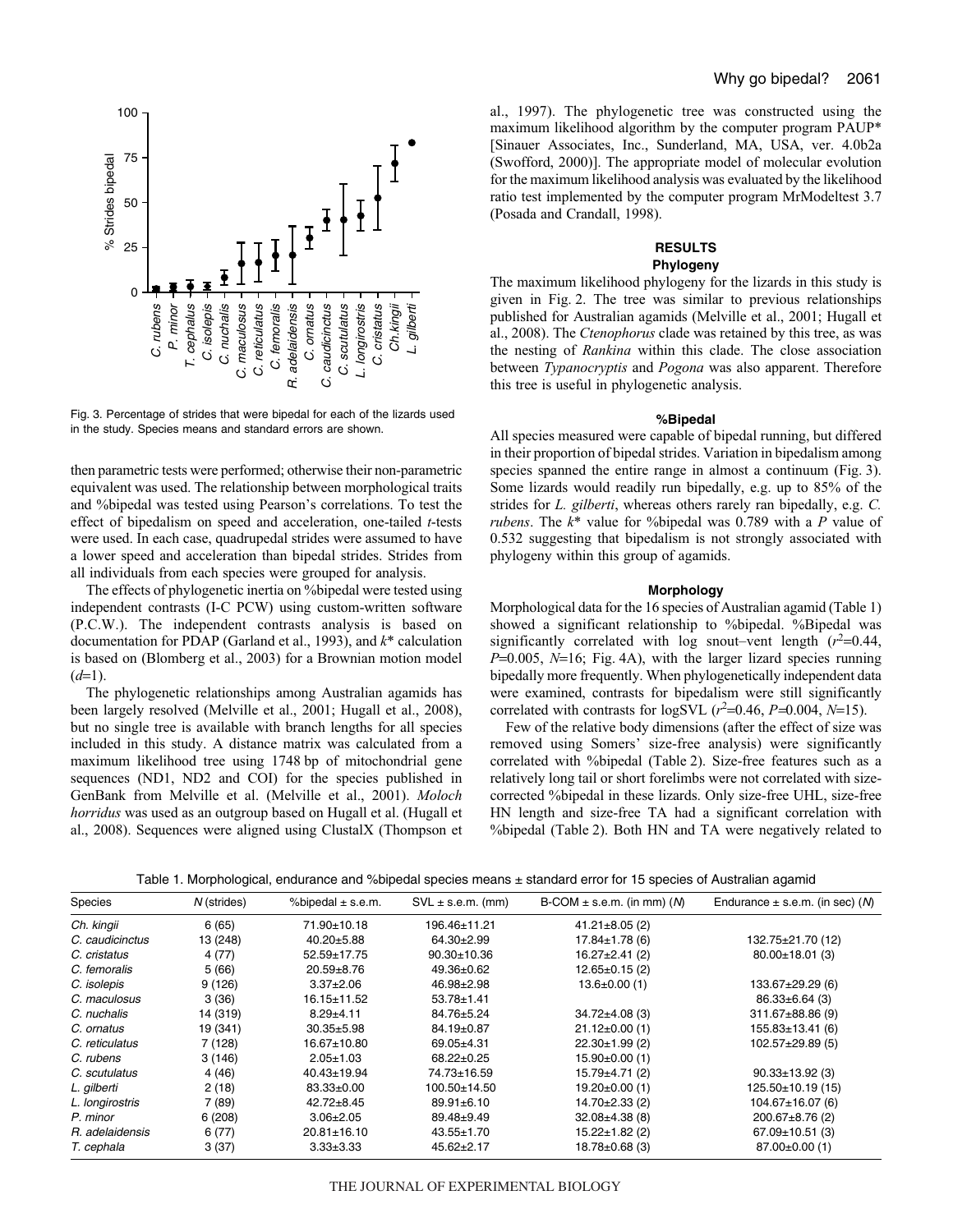

Fig. 4. Relationship between the percentage of strides run bipedally with morphological and performance variables. Residual %bipedal and residual body centre of mass (body-COM) scores are from snout–vent length. Residual endurance scores are from mass.

%bipedal, whereas UHL was positively related to %bipedal (Fig. 4B). However, these were not significant after Sidàk–Bonferonni correction for multiple tests was applied.

The horizontal body-COM position was significantly and positively correlated with size ( $log body$ -COM *vs*  $logSVL$ ,  $r^2$ =0.47, *P*=0.004, *N*=15). After the effect of size was removed by computing residuals, differences in body-COM were significantly related to %bipedal ( $r^2$ =0.38, *P*=0.015, *N*=15; Fig. 4C). Lizards for which body-COM was relatively closer to the hip were bipedal more frequently than lizards with the body-COM located more anteriorly. This result was still significant when analysed in a phylogenetic context, using independent contrasts for size-corrected body-COM and size-corrected  $\frac{6}{6}$ bipedal ( $r^2$ =0.40, *P*=0.012, *N*=14).

#### **Endurance**

Size-corrected endurance was negatively correlated with %bipedal  $(r^2=0.49, P=0.008, N=13;$  Fig. 4D). This was also true for phylogenetically corrected data  $(r^2=0.40, P=0.012, N=12)$ . Lizards

Table 2. Correlations between %bipedal and size-free dimensions

| Size-free dimension   | $\mathcal{L}$ |       |
|-----------------------|---------------|-------|
| Head-neck length      | 0.35          | 0.016 |
| Thorax-abdomen length | 0.26          | 0.043 |
| Tail length           | 0.05          | 0.389 |
| Fore-foot length      | 0.05          | 0.411 |
| Upper-forelimb length | $-0.21*$      | 0.429 |
| Lower-forelimb length | 0.08          | 0.285 |
| Hind-foot length      | $0.39*$       | 0.133 |
| Upper-hindlimb length | 0.09          | 0.255 |
| Lower-hindlimb length | 0.34          | 0.018 |

Parametric tests used Pearson correlations, non-parametric tests used Spearman rank correlation. \*Spearmans rank correlation  $(r_s)$ .

Significant values (P<0.05) are in bold type. After Šidàk–Bonferonni corrections for multiple tests, significance levels for parametric and nonparametric tests are 0.007 and 0.025, respectively.

that were more bipedal generally had a lower endurance, whereas those running predominately quadrupedally could do so for longer. Endurance was also positively related to body-COM. Lizards with relatively higher endurance tended to show an anterior shift in the body-COM (*r*<sup>2</sup> =0.53, *P*=0.007, *N*=12).

#### **Speed and acceleration**

Average speed of bipedal strides was not significantly higher than average speed for quadrupedal strides for any of the four species tested (Table 3). However, for average acceleration there was a significant difference between quadrupedal strides and bipedal strides for three of the four species tested (Table 3). Average acceleration for bipedal strides was significantly higher than for quadrupedal strides, except for *C. femoralis*, which had no significant difference between average acceleration of bipedal and quadrupedal strides. This suggests that acceleration rather than speed is important for bipedalism.

To determine the presence of a threshold between quadrupedal and bipedal strides logistic regression was used. Here results of the log-likelihood statistic close to zero suggest a more distinct threshold. For each of the four species tested, average acceleration had a more distinct threshold between quadrupedal and bipedal strides, than did average speed (Table 3).

Maximal speed of bipedal strides was not significantly different from the maximal speed of quadrupedal strides for three of the four species tested (Table 4). The exception was *R. adeladiensis*, which had a higher speed for bipedal strides. Similarly, maximal acceleration of bipedal strides was not significantly different from maximal acceleration of quadrupedal strides for three of the four species examined (Table 4). The exception was *C. nuchalis*, which had significantly higher acceleration for bipedal strides compared with quadrupedal strides.

Acceleration thresholds differed for each species (Table 5, Fig. 5). For both maximum and average accelerations, *C. femoralis* showed the lowest acceleration threshold (i.e. ran bipedally at lower accelerations), whereas *R. adelaidensis* showed the highest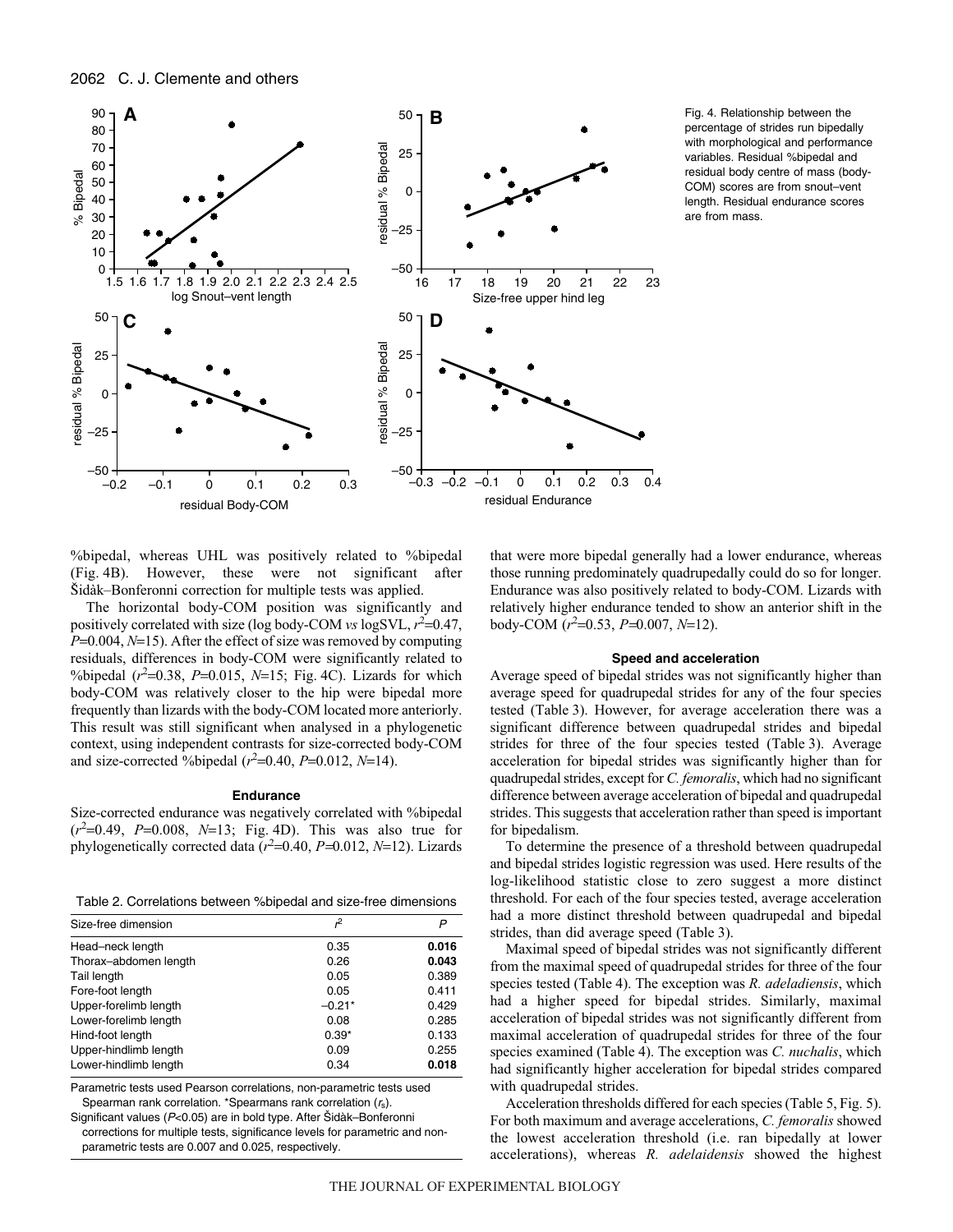Table 3. Results of one-way t-tests and log-likelihood statistics for bipedal vs quadrupedal speeds and accelerations, using average speed and acceleration (over entire stride)

| Species         |                    | Speed |                |               | Acceleration |                |
|-----------------|--------------------|-------|----------------|---------------|--------------|----------------|
|                 | $I_{\text{cl.f.}}$ |       | Log likelihood | $I_{d.f.}$    |              | Log likelihood |
| C. caudicinctus | $-1.24_{(6)}$      | 0.131 | $-32.6$        | $-3.45_{(6)}$ | 0.007        | $-12.6$        |
| C. femoralis    | $-0.32_{(5)}$      | 0.381 | $-9.7$         | $-1.02_{(5)}$ | 0.178        | $-9.0$         |
| C. nuchalis     | $-1.29_{(7)}$      | 0.119 | $-11.4$        | $-3.70(7)$    | 0.004        | $-4.8$         |
| R. adelaidensis | $-0.72_{(5)}$      | 0.252 | $-8.0$         | $-2.52_{(5)}$ | 0.027        | $-3.5$         |

Significant values (P<0.05) are in bold type. Log-likelihood statistic shows the strength of the threshold; values closer to 0 denote less overlap.

Table 4. Results of one-way t-tests and log-likelihood statistics for bipedal vs quadrupedal speeds and accelerations, using maximum speed and acceleration (over entire stride)

| Species         |                | Speed | Log likelihood |                  | Acceleration | Log likelihood |
|-----------------|----------------|-------|----------------|------------------|--------------|----------------|
|                 | $l_{\rm d.f.}$ | D     |                | $l_{\rm d,f}$    |              |                |
| C. caudicinctus | $-1.84_{(6)}$  | 0.058 | $-31.1$        | $-2.13_{(4.01)}$ | 0.050        | $-29.8$        |
| C. femoralis    | $-0.41_{(5)}$  | 0.350 | $-9.5$         | $-0.33_{(5)}$    | 0.377        | $-10.0$        |
| C. nuchalis     | $-1.77_{(7)}$  | 0.060 | $-9.4$         | $-4.59_{(3.58)}$ | 0.010        | $-1.6$         |
| R. adelaidensis | $-2.90_{(5)}$  | 0.017 | $-5.6$         | $-1.34_{(5)}$    | 0.119        | $-6.2$         |

Significant values ( $P<0.05$ ) are in bold type. Log-likelihood statistic shows the strength of the threshold; values closer to 0 denote less overlap.

Table 5. Predicted threshold values from four species of Australian agamids

| <b>Species</b>  | Maximum acceleration<br>threshold $(mm s^{-2})$ | Average acceleration<br>threshold (mm $s^{-2}$ )* | $x_{\text{fh}}$ (mm) | $x_{hc}$ (mm) | $V_{\rm bc}$ (mm) | Threshold (mm $s^{-2}$ )* |
|-----------------|-------------------------------------------------|---------------------------------------------------|----------------------|---------------|-------------------|---------------------------|
| C. caudicinctus | $3394 + 2513$                                   | 722+491                                           | $-5.23$              | 14.95         | 26.06             | 7391                      |
| C. femoralis    | $3294 \pm 7176$                                 | $-154+3507$                                       | $-6.23$              | 7.44          | 26.76             | 5011                      |
| C. nuchalis     | $4027 \pm 358$                                  | 1116±789                                          | $-9.17$              | 32.09         | 31.41             | 8023                      |
| R. adelaidensis | 12093±10744                                     | 3076±1734                                         | $-3.84$              | 11.35         | 14.04             | 9991                      |

\*Based on Aertz et al. (Aertz et al., 2001).

 $x_{\text{fn}}$  is the point of application of the GRF of the hindlimb;  $x_{\text{bc}}$  is the hortizontal position of the body-COM forward of the hip;  $y_{\text{bc}}$  is the vertical position of the body-COM. Values for acceleration show mean  $\pm$  s.e.m.

acceleration threshold (i.e. higher accelerations for bipedal strides). Acceleration thresholds were not significantly related to %bipedal, nor any morphological trait.

The acceleration threshold predicted from the model of Aerts et al. (Aerts et al., 2003) also differed for each species (Table·5). The order for threshold values was the same as those calculated from acceleration scores above, with *C. femoralis* and *C. caudicinctus* showing lower thresholds and *C. nuchalis* and *R. adelaidensis* showing higher thresholds. For *R. adelaidensis* the model closely agreed with the maximum acceleration threshold, however, for the three remaining species, the thresholds predicted from the model of Aerts et al. (Aerts et al., 2003) were higher when compared to the maximum acceleration thresholds calculated from acceleration data (Table 5).

## **DISCUSSION**

**Is bipedalism adaptive or just a consequence of acceleration?** Snyder suggested that changes in morphology, speed and endurance were associated with bipedalism (Snyder, 1962). The latter were thought to be advantageous and hence bipedalism was considered an adaptation. We have shown that some of these morphological features are related to bipedalism, but most are related to a caudal shift of the body-COM. Snyder suggested that long hindlimbs, short forelimbs, long tails and a narrow pelvis were adaptations to bipedalism (Snyder, 1962). Of these, only upper hind limb length was related to %bipedal for Australian dragons. Body size was also strongly related to %bipedal, complicating the issue, since both size and long hindlimbs are also widely associated with sprint speed (Garland and Losos, 1994), thus as Snyder (Snyder, 1962) noted it is often difficult to separate whether these features have developed as an adaptation to bipedalism or speed.

Snyder also suggested that running bipedally may provide a significant economic advantage over running quadrupedally since no work needs to be done to move the front limbs (Snyder, 1962). Endurance data from the current study do not support this notion. Lizards that ran bipedally did not run for as long, which suggests, (1) lizards that run bipedally are not doing so to conserve energy, and (2) lizards that run bipedally may incur an energetic cost. The latter point suggests that bipedalism may provide some other benefit(s) to balance this cost. Whether endurance is a useful proxy for estimating the energetic cost of transport is still unclear. However, previous studies have shown that while endurance capacity generally *increases* with mass (Garland, 1994), the energetic cost of transport usually *decreases* with mass (John-Alder et al., 1986). Thus, what little evidence exists suggests that low costs of transport are associated with higher endurance capacities.

Since %bipedal and body-COM are related, it is possible that body-COM may influence endurance. For instance, a quadruped may benefit from an anterior shift of the body-COM since both the fore and hindlimb can contribute to forward propulsion, and may reduce the role of fatigue for the hind limbs. A posterior shift in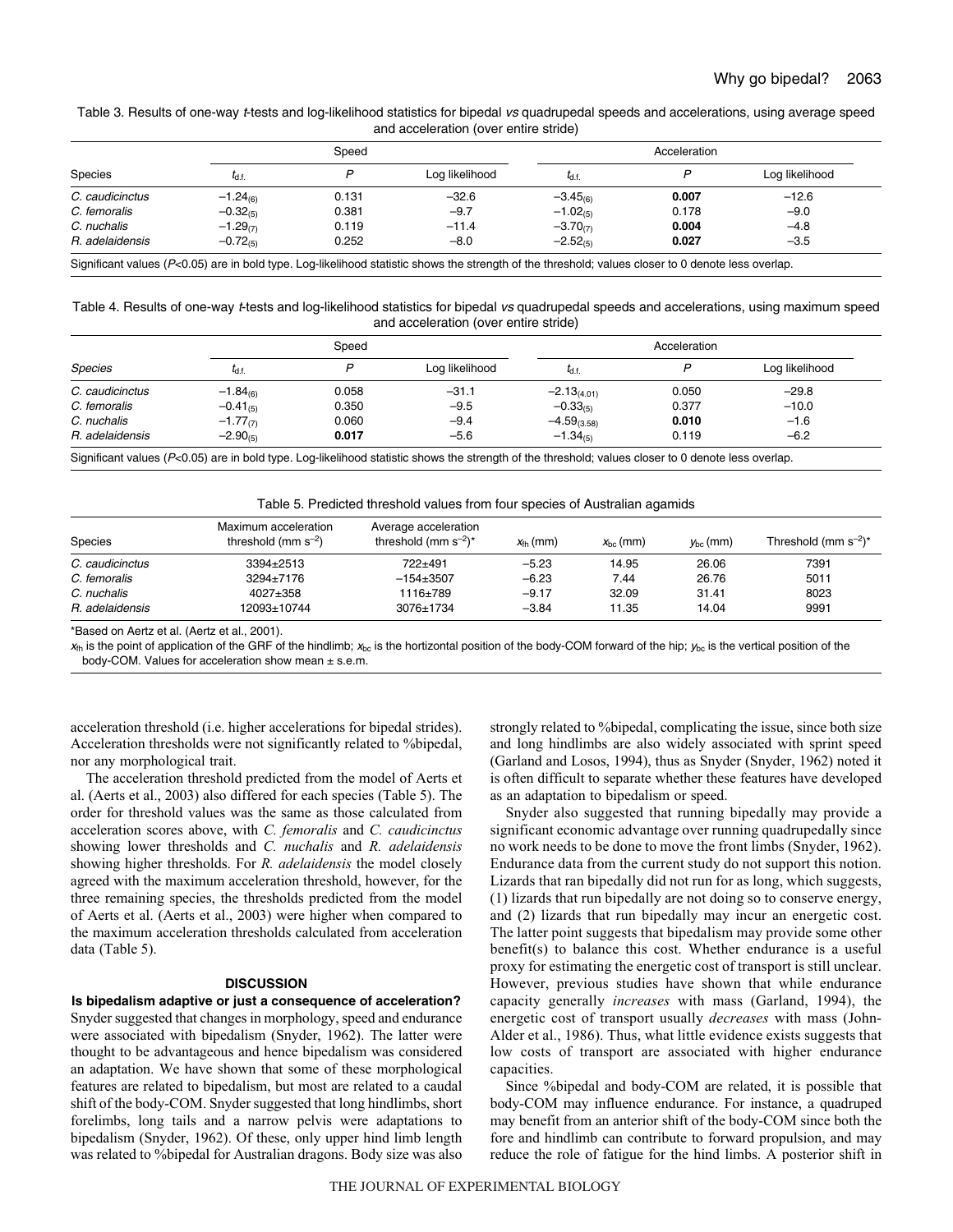2064 C. J. Clemente and others

the body-COM may result in the hindlimbs contributing most of the propulsive force, and thus fatiguing earlier.

Snyder also proposed that bipedalism would allow an increase in speed, since the hindlimbs were able to move through a larger stride without being interrupted by the forelimbs (Snyder, 1962), however the current data do not support consistently higher speeds for bipedal strides.

The conclusion of Aerts et al. (Aerts et al., 2003), that lizards run bipedal because forward acceleration creates a lift on the front part of the body, receives stronger support. We show that



Fig. 5. Average speed and acceleration scores for all strides of four species of Australian agamid. For acceleration scores, the transitional point, indicated by the broken line, is predicted from probit analysis.